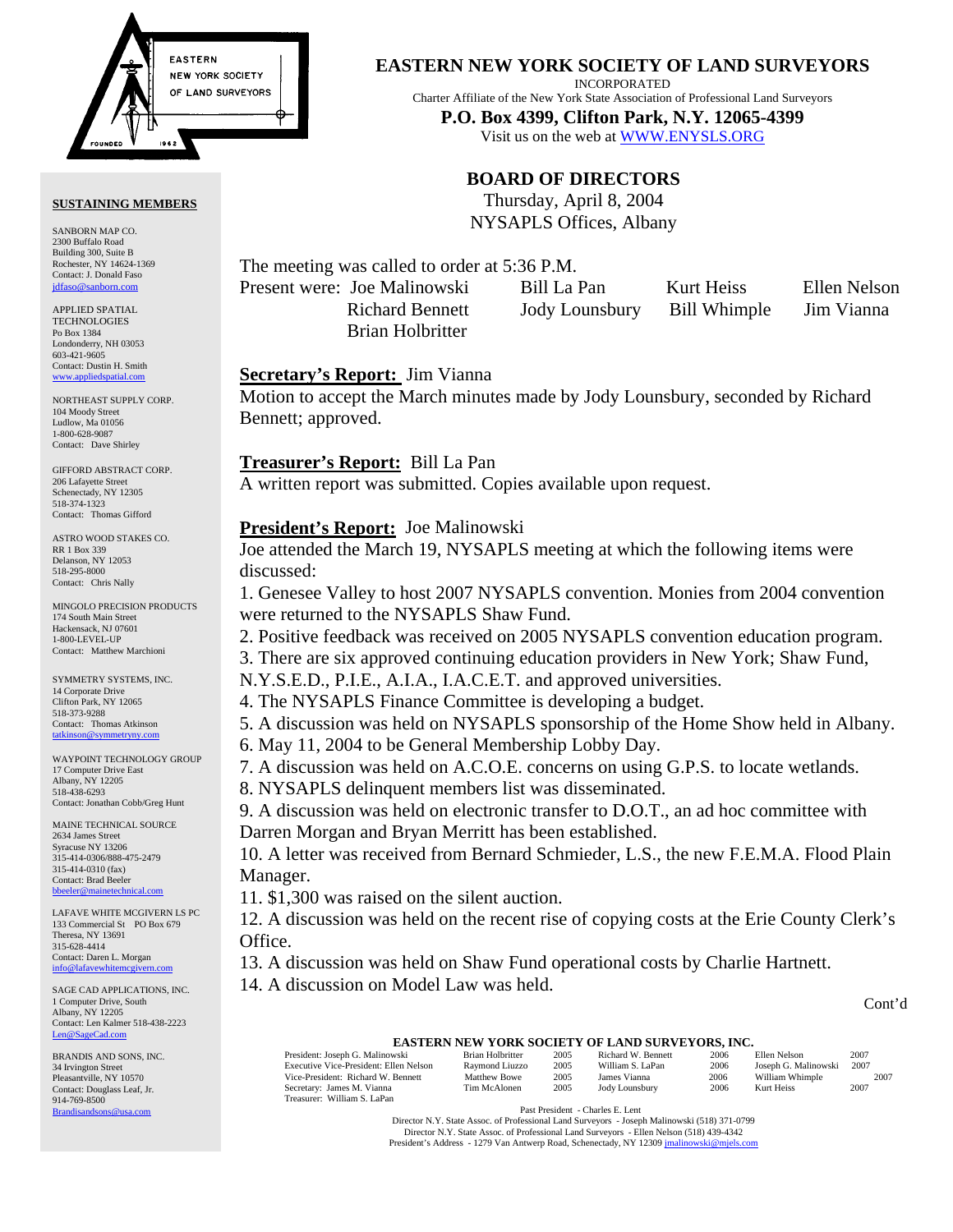#### **SUSTAINING MEMBERS**

SANBORN MAP CO. 2300 Buffalo Road Building 300, Suite B Rochester, NY 14624-1369 Contact: J. Donald Faso [jdfaso@sanborn.com](mailto:jdfaso@sanborn.com)

APPLIED SPATIAL **TECHNOLOGIES** Po Box 1384 Londonderry, NH 03053 603-421-9605 Contact: Dustin H. Smith <www.appliedspatial.com>

NORTHEAST SUPPLY CORP. 104 Moody Street Ludlow, Ma 01056 1-800-628-9087 Contact: Dave Shirley

GIFFORD ABSTRACT CORP. 206 Lafayette Street Schenectady, NY 12305 518-374-1323 Contact: Thomas Gifford

ASTRO WOOD STAKES CO. RR 1 Box 339 Delanson, NY 12053 518-295-8000 Contact: Chris Nally

MINGOLO PRECISION PRODUCTS 174 South Main Street Hackensack, NJ 07601 1-800-LEVEL-UP Contact: Matthew Marchioni

SYMMETRY SYSTEMS, INC. 14 Corporate Drive Clifton Park, NY 12065 518-373-9288 Contact: Thomas Atkinson [tatkinson@symmetryny.com](mailto:tatkinson@symmetryny.com)

WAYPOINT TECHNOLOGY GROUP 17 Computer Drive East Albany, NY 12205 518-438-6293 Contact: Jonathan Cobb/Greg Hunt

MAINE TECHNICAL SOURCE 2634 James Street Syracuse NY 13206 315-414-0306/888-475-2479 315-414-0310 (fax) Contact: Brad Beeler [bbeeler@mainetechnical.com](MAILTO:bbeeler@mainetechnical.com)

LAFAVE WHITE MCGIVERN LS PC 133 Commercial St PO Box 679 Theresa, NY 13691 315-628-4414 Contact: Daren L. Morgan info@lafavewhitemcs

SAGE CAD APPLICATIONS, INC. 1 Computer Drive, South Albany, NY 12205 Contact: Len Kalmer 518-438-2223 [Len@SageCad.com](MAILTO:Len@SageCad.com)

BRANDIS AND SONS, INC. 34 Irvington Street Pleasantville, NY 10570 Contact: Douglass Leaf, Jr. 914-769-8500 [Brandisandsons@usa.com](MAILTO:brandisandsons@usa.com)

## **BOARD OF DIRECTORS CONT'D**

Thursday, April 8, 2004 NYSAPLS Offices, Albany

## **Exec. Vice-President's Report:** Ellen Nelson

1. Spring cleanup day at NYSAPLS headquarters is on hold.

2. There are new rules on timber clearing damages. A recent case in Fort Ann was discussed where traverse lines were cleared resulting in damages to the landowner.

**Committee Reports:** -------------Standing Committees-----------

#### Legislative: Ellen Nelson

1. March 30, was lobby day with counsel. Senators and Assemblyman were lobbied on Right of Entry, Alteration of Surveys, Common Driveways and a member initiative to raise \$25,000 for the NYSAPLS building.

2. May 11, 2004 to be a general lobby day for regular members. Information to be forthcoming.

#### Scholastic Development: Brian Holbritter

1. Brian administered the TrigStar test to his local High School. Scores to be submitted to Ed Sumerhays by end of April. Progress continuing on development of an electronic database of area high schools for use in next year's program.

2. Paul Smith's Day was successful.

3. A letter was received from Jeff Denison on the history of the Carpenter Scholarship. \$1,800± should be available this year.

#### Continuing Education: Chuck Lent/Jody Lounsbury

1. Topic for fall seminar was discussed. A lengthy discussion ensued, where the merits of having the Shaw Fund approve and administer the seminar were discussed.

#### Program:

1. A member of the N.Y.S. Regional Response Team to talk at the May, general membership meeting, to be held at Davidson's Brother's, Restaurant & Brewery on Glen Street in Glens Falls. Meeting to be a joint meeting with Northern.

#### Membership: Ellen Nelson

1. New sustaining member, Brandis and Sons, Inc. (see side bar for details).

#### Public Relations: Jim Vianna

1. Conversation with Home Show providers disclosed attendance at this years show was down about 20%.

## Ethics & Business Practice: Richard Bennett/Don Darrah 1. No response from Waypoint on letter sent to them. Second letter to be sent

Cont'd

## **EASTERN NEW YORK SOCIETY OF LAND SURVEYORS, INC.**<br>  $\frac{\text{Brian Holbritter}}{\text{Brian Holbritter}}$  2005 Richard W. Bennett 2006 Ellen Nelson

President: Joseph G. Malinowski Brian Holbritter 2005 Richard W. Bennett 2006 Ellen Nelson 2007<br>Executive Vice-President: Ellen Nelson Raymond Liuzzo 2005 William S. LaPan 2006 Joseph G. Malinowski 2007 Executive Vice-President: Ellen Nelson Raymond Liuzzo 2005 William S. LaPan 2006 Joseph G. Malinowski 2007<br>Vice-President: Richard W. Bennett Matthew Bowe 2005 James Vianna 2006 William Whimple 2007 Vice-President: Richard W. Bennett Matthew Bowe 2005 James Vianna 2006 William Whimple<br>Secretary: James M. Vianna Tim McAlonen 2005 Jody Lounsbury 2006 Kurt Heiss 2007 Secretary: James M. Vianna Treasurer: William S. LaPan

Past President - Charles E. Lent

Director N.Y. State Assoc. of Professional Land Surveyors - Joseph Malinowski (518) 371-0799 Director N.Y. State Assoc. of Professional Land Surveyors - Ellen Nelson (518) 439-4342 President's Address - 1279 Van Antwerp Road, Schenectady, NY 1230[9 jmalinowski@mjels.com](MAILTO:jmalinowski@mjels.com)